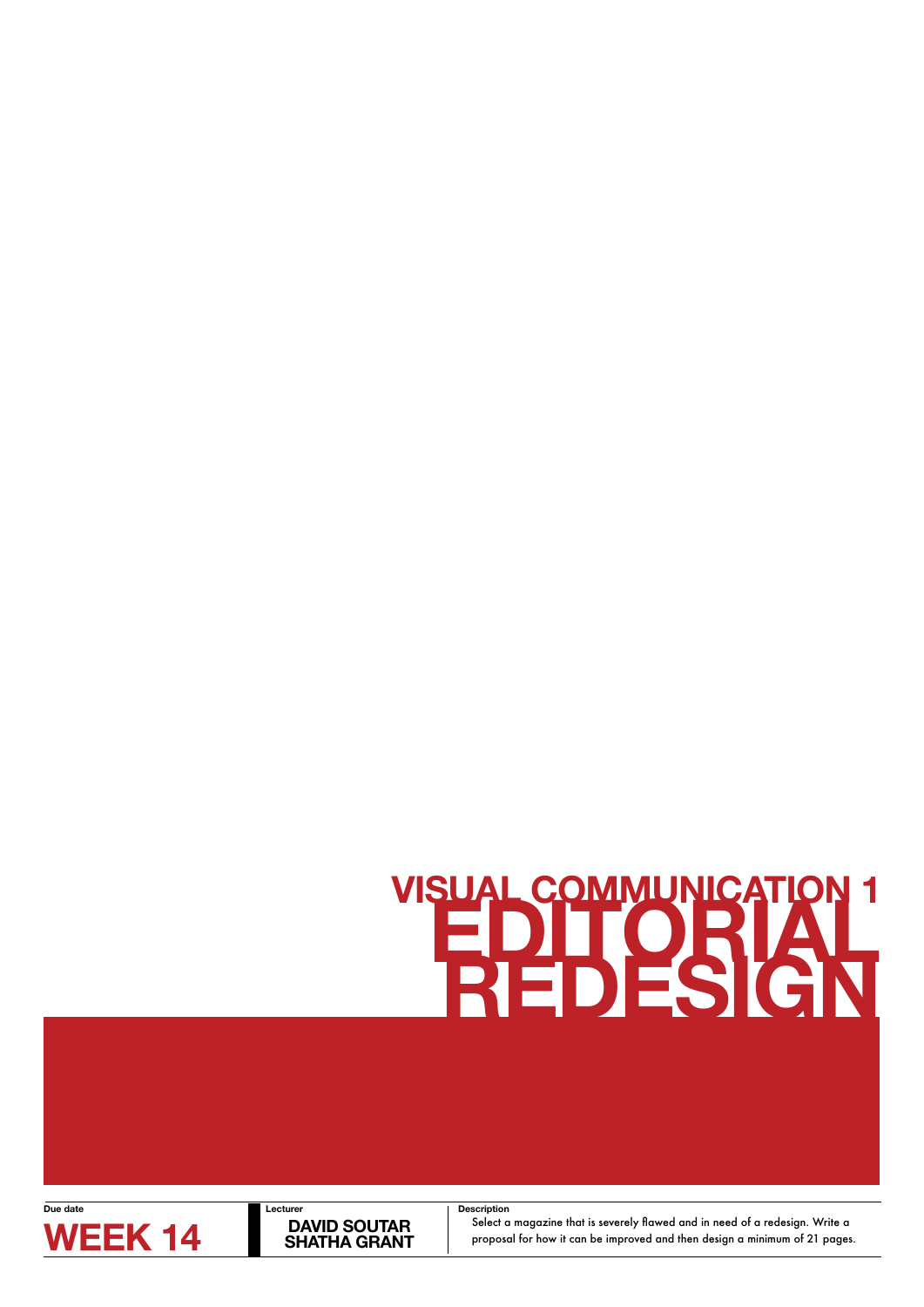## **Creative Brief (Preliminary)**

This creative brief should serve as a guide in your initial research, once you have chosen a project and done the necessary demographic research the brief should be rewritten.

### **Background**

Our major project this semester will be a complete overhaul of a magazine, or an "editorial redesign." While this may seem like a lot of time to accomplish a small goal, as you have already seen, a magazine\newspaper\journal format is a complex, carefully balanced machine with lots of components. A vast number of decisions go into a magazine format, which relate to obvious design decisions—type, color, grid, budget—but also the less obvious, how information is distributed and presented within sections. Many redesigns go farther considering what sections might be enhanced, reduced, eliminated, or added, as well as the overall tone or voice of the magazine. A redesign can be done with an eye towards making the magazine appeal to a younger or wealthier audience, it may be intended to make the magazine seem more serious, or more approachable, it may use art or photography more effectively.

### **Objective**

You will start this project with a magazine that you believe is "broken"—severely in need of improvement or updating. For this reason, it is recommended that you do not choose a major "supermarket" newsstand magazine (like People, Vogue or Esquire). Once you have a magazine that should function better, your first step will be the creation of a three page written proposal explaining your choice—why the magazine is not working and how it might be repaired and updated so as to better serve its users—the readers and advertisers. (Some redesigns also take budget, production efficiency and staff into account.) This proposal should also include a creative brief.

### **Deliverables**

Your final project will include:

- a revised version of your proposal (with creative brief),
- three separate covers.
- a front news section (six pages) which includes at least two information/ASF components,
- a column (or POV) format (1 page),
- a second front section or back section with a different name,
- format and purpose (two pages min.),
- a two-page table of contents (two single pages or a spread),
- one long feature (five pages or more)
- one short feature (two or three pages)

This brings the magazine page count to a minimum of 21 designed pages. You must also turn in a copy of the published magazine. You are responsible for purchasing and reading the real magazine during the duration of this project. All pages must be printed in full size, full-color, trimmed neatly to bleed, and bound professionally. For presentation purposes a small amount of spreads and the cover can be printed and mounted on black matte board.

#### **Structure of a Creative Brief**

A creative brief is used to structure the initial scope of work to be done. In helps to clearly define the structure of project moving forward. The Basic Structure is as follows:

- 1.Objective
- 2. Target Audience
- 3.Single Message and Response
- 4.Deliverables
- 5.Timeframe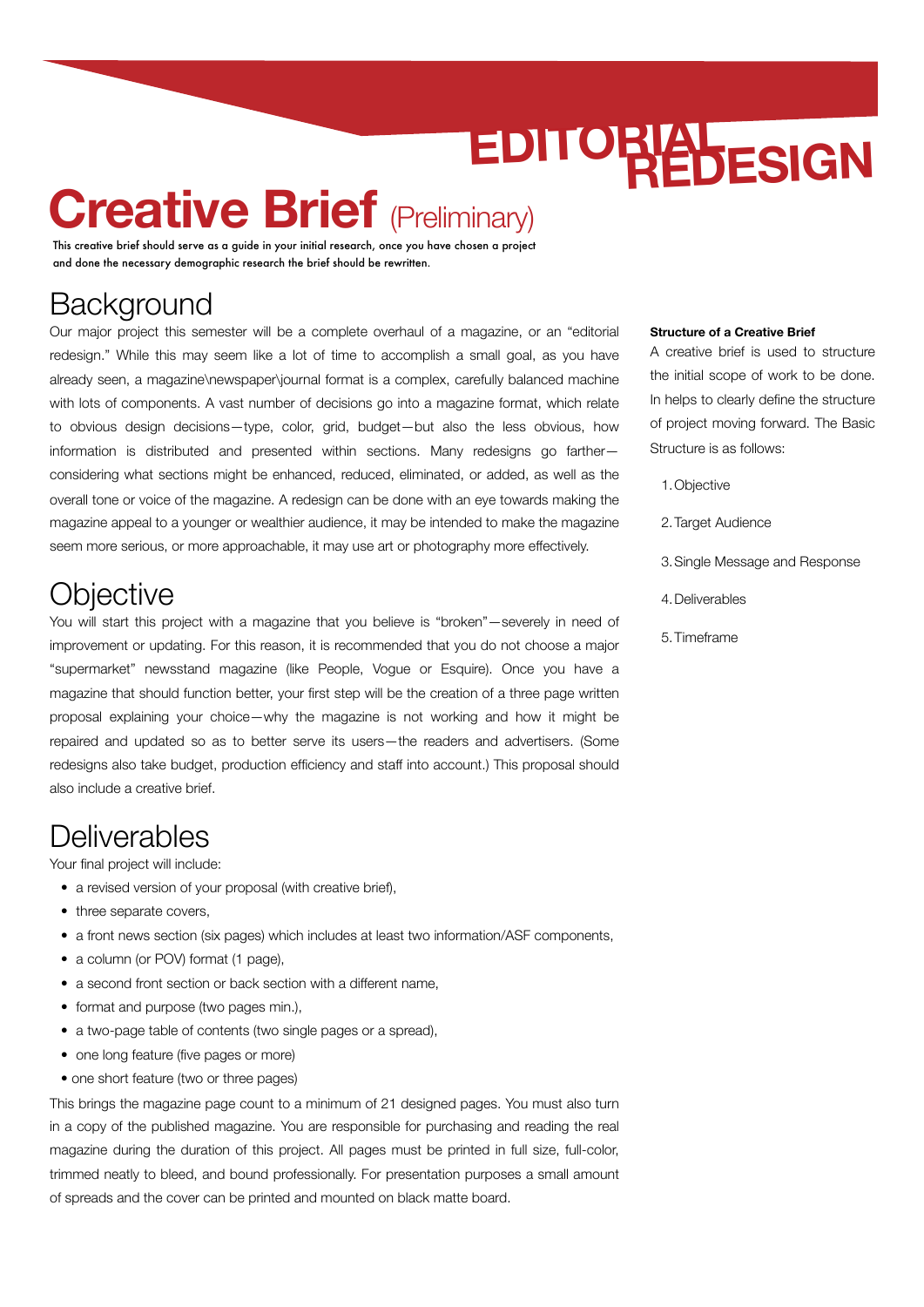

## **Lecture Notes**

- 
- 
- 
- -
- 
- - -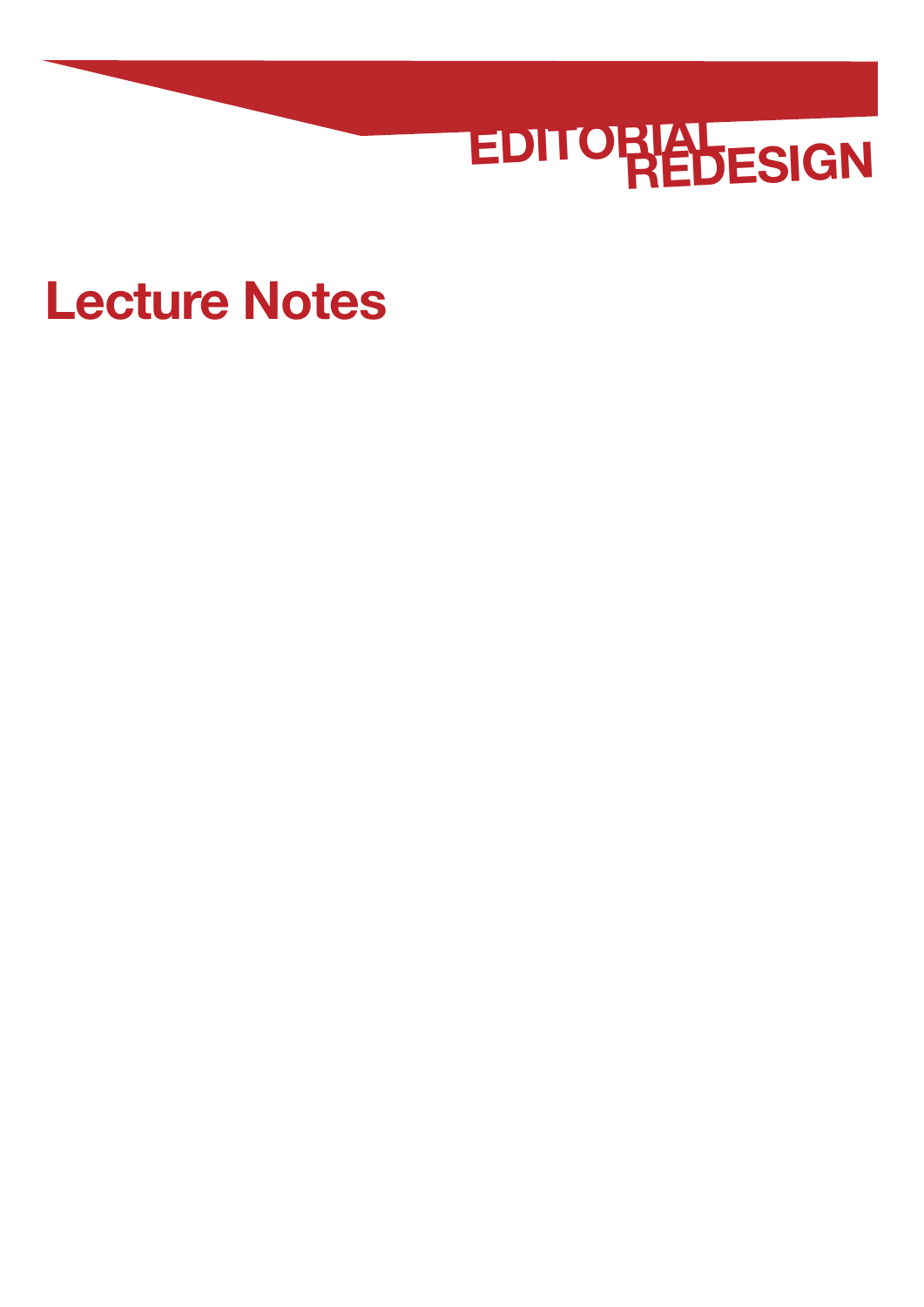## **Anatomy of a Magazine**

Page elements can be divided into two basic categories: architecture (grid, margins, standing heads, folios, typographical style sheets, etc) which stay consistent issue to issue and content, which changes with each page and each article. This handout looks at both, introducing students to the basic vocabulary of publication design. While

much of periodical design concerns style, which may seem trivial by definition, a consistently style is necessary, helping to create a magazine's brand or identity. Readers rely upon, even when they do not notice the design decisions that make an isolated page function as part of a larger whole.



Depending on the article (feature, column or brief) and the magazine's style, "heds" can be tightly proscribed or open in format

**Art**

It doesn't matter if it's a photo, graphic or an illustration. To a magazine designer it's all "art." This feature is organized around a single large photograph—an easy to parse, reader-friendly design strategy. Every extra element you throw into a layout has the potential of adding clutter and confusion unless carefully structured.

where they have been on the outside  $\leq$ a long time. The question is what they will do with it.

#### By Josh Goodman

John Shea, of Nelson, New Hampshire, For many years, he has wanted a seat of cil, the five-member body that has veto appointments. He ran in 1998 and lost. 2004-and lost both times. In 2006,

### was something of a fatalist about his chances. Not only one network<br>fuse to accept campaign donations, or spend much time appealing<br>to voters, he left on Election Day for a vacation in **Lead** ticket that I had to use by the end of November," Summers<br>When he arrived at his hotel in Belgium, there was a surp message waiting for him: He'd won.

22 JANUARY 2007 GOVERNING

It can be here or at the end, **Byline**

but don't forget it. "By" is capitalized here,**l.c.** at the end.

> Articles generally start with a "lead," written and designed to engage the reader. After the lead comes the "nut graf," journo-speak for "thesis statement." Leads may be bigger and splashier than the **body** of the article. It pays to design your page with the content and pacing of the article in mind.

Not all articles have a deck but most features do. When used, they usually are longer and provide more specific information than the hed.

ini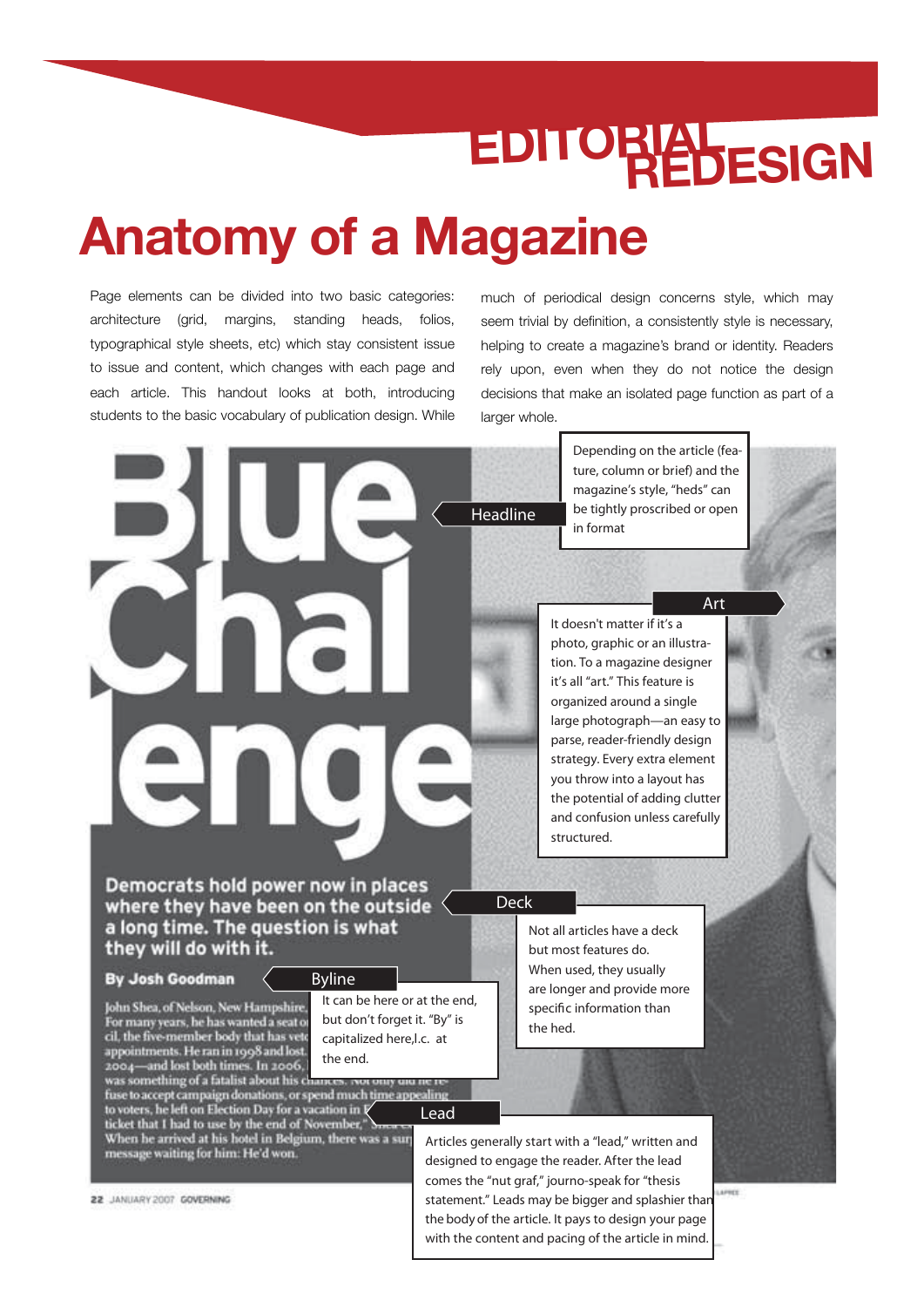Almost every photo needs a caption (or pull quote) to help make the image meaningful to the reader. This one is designed, but most captions are tightly formatted. **Caption**<br>Caption<br>Caption<br>Caption<br>of this party's legislative landslide.

**Spread**

The unit of magazine design is often not the page but the spread. Even when there is no interaction across pages, spread pages should be designed as a unit.

More than a page number, folios generally contain the magazine's name and issue date, In the old days, the name might appear on lefthand pages and the date on right (or the other way around) but most magazines now put all info on both pages. The folio is not a design opportunity—it should be an unobtrusive part of your layouts.

**Folio**

GOVERNING JANUARY 2007 23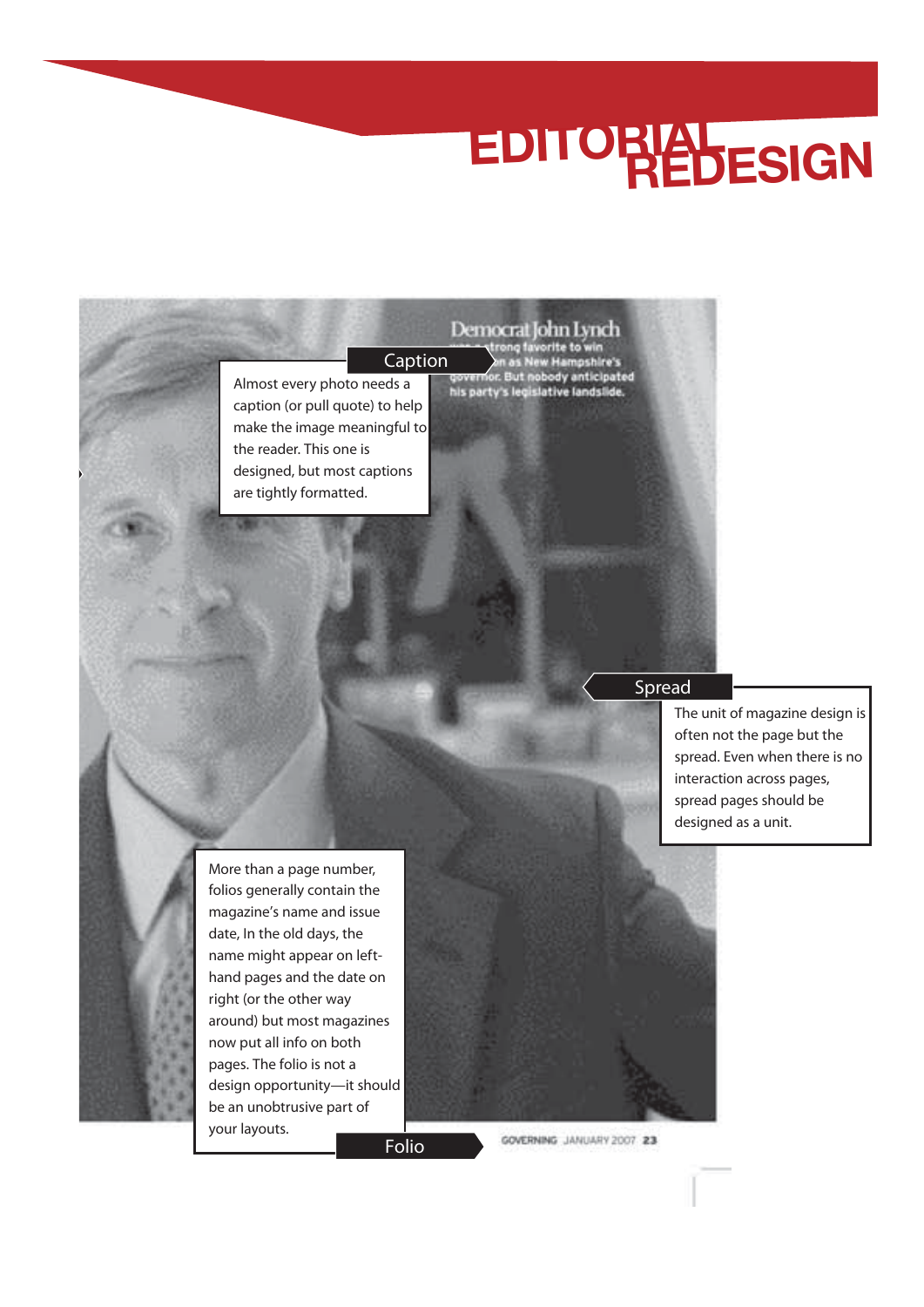### **Anatomy of a Magazine (cont.)**

Opening spreads are billboards, coaxing readers to tuck into the story to follow. However, subsequent pages must keep the momentum going—offering the reader visual interest, intellectual stimulation and entertainment. Readers will put the magazine down or flip to something else if they don't perceive value.

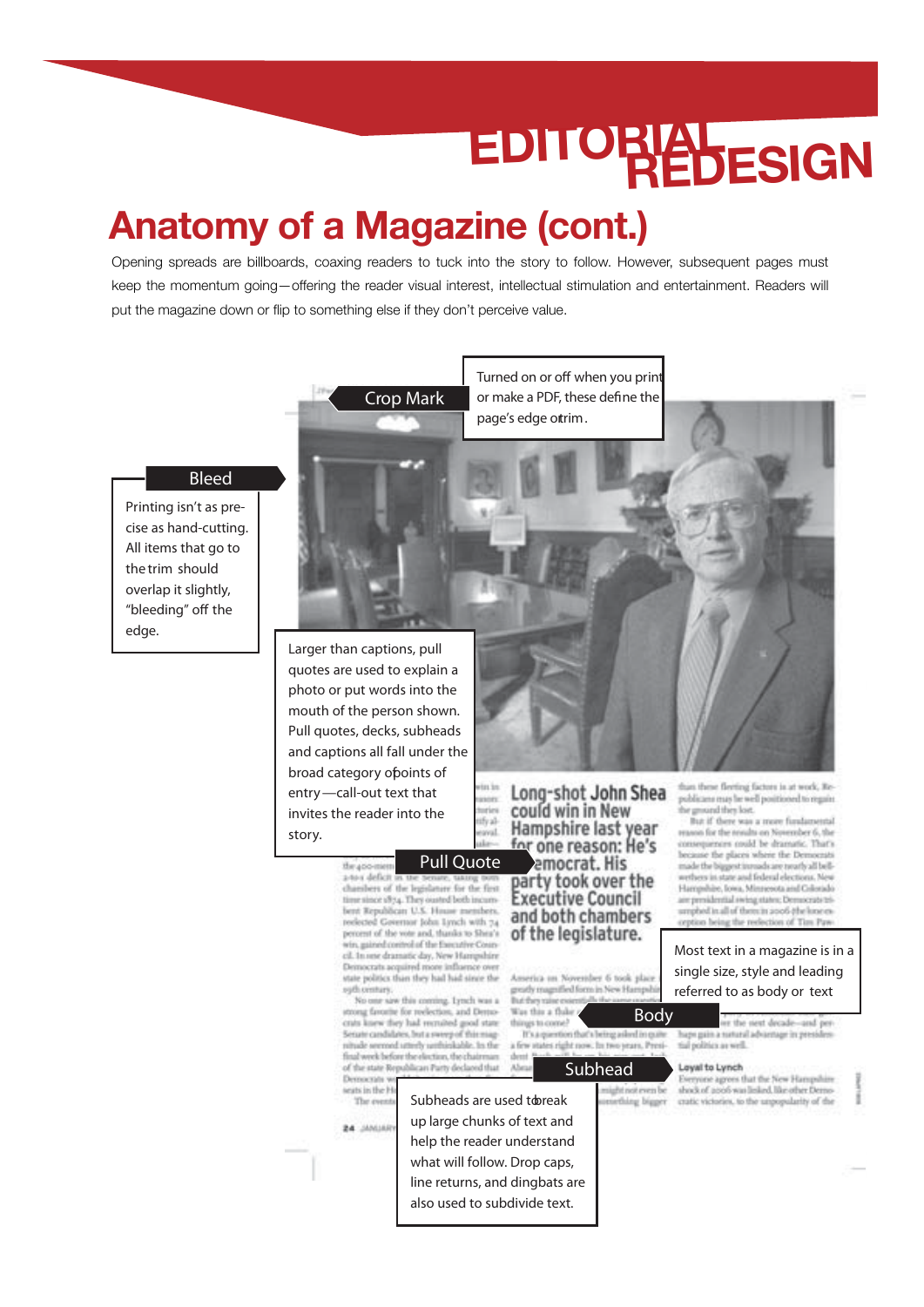

### The Nation in a Nutshell

 $\sim 1 -$ 

Democrats made historic gains in politics last year-or didn't-depending on<br>which statistics you consider.

The total gain in legislative wats for the Democrats, around 525, want't among the higgest on record-the parties mutinely<br>traded more seats throughout the 1940s. 50s, fits and 70s. Even the 325 figure curred, since Democratic advances we<br>primarily in small and medium-size states, including 55 in New Himpshi<br>alone. A Republican disadvantage al could have been expected this year, sin<br>the party that holds the presidency has lo<br>satisfaceovy midleren election puth the exption of 20104) since at least 1938.

On the other hand, the Democrat gains are more impressive when cor ared with recent history. The party is ted a bigger gain than it had since if post-Watergate election of 1974 at gained more ground than either par had since the 1954 Republican landslid This result is especially impressive 1 cause Democrats captured some of 11<br>easiest targets in 2004, when they buck tal Republican advan the n tage a gained 60 seats

#### **Deeper Blue**

with section.

Legislatures with the largest Democratic gains, 2006<sup>\*</sup>

| State         | Gain   |
|---------------|--------|
| New Hampshire | 22.41% |
| Minnesota .   | 12.44  |
| Wincomin      | 9.09   |
| Washington:   | 8.94   |
| North Dakota  | 8.51   |
| Artabha -     | 7.78   |
| Maine:        | 7.53   |
| Michigan      | 6.76   |
| <b>Alaska</b> | 6.67   |
| lows:         | 6.67   |
| Vermont       | 6.67   |
| Ohio:         | 6.06   |
| Colorado      | 6.00   |
| Idaha:        | 5.71   |
| South Dakota  | 5.71   |

#### **Sidebar** for the South. fied with th

and the Democratic Party as a whole

be an exercer for the For

er were sati performance. The party posted a test<br>the region for the first time since 193 As for gubernatorial politics, the<br>desping that Democrats made subgains, picking up the executive office<br>states with a combined population of than 30 million-New York, Obie orado, Massachusetts, Marylan Arkansas-while losing noise. The sults mean that a slight majority of A icans now reside under one of the al-Democratic governors. That was also the cate as recently as 2005, before the Cali-<br>firmis recall election brought Republican

A small story that relates to the main text. This sidebar is set off by a colored screen, and is on a two-column- rather

than a three-column grid.

Amold Schwarzenegger to power.<br>The statistic that's perhaps most **Infographic**

more policy making power

to places with divided go

and both regard, De Presenting information in tage and m tion of mo<br>with Repub That mea ment over the next two years, but t

**Credit**

All art, with rare exception, should be credited. Some magazines place credits at the bottom, others next to the image, If there are several images by one person, there may be a larger "Photographs by..." credit in one spot.

ways other than columnar text makes any magazine more scannable and more accessible. This table is a (very) basic infographic, but still adds visual interest to the page. Most infographics credit the source of the information at the bottom.

ber of place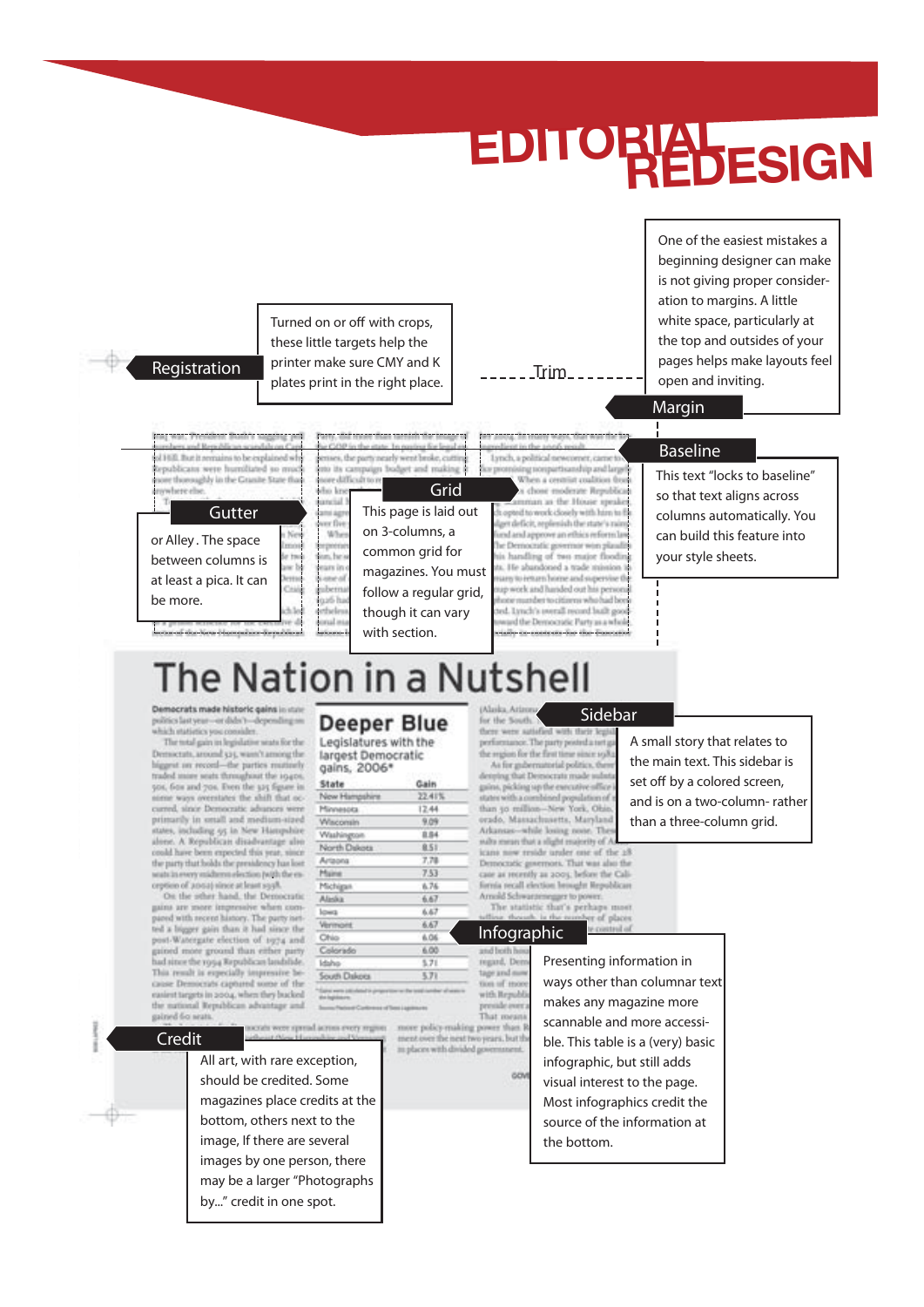### **Typographical Design and Vocabulary**

You know many of these terms from typography class, but may have trouble applying them to your own writing. However, it's critical to use vocabulary correctly and consistently for clarity of communication. This guide is by no means exhaustive, see Bringhurst or another good type reference for a more complete list.



© Copyright 2007, Jandos Rothstein, George Mason University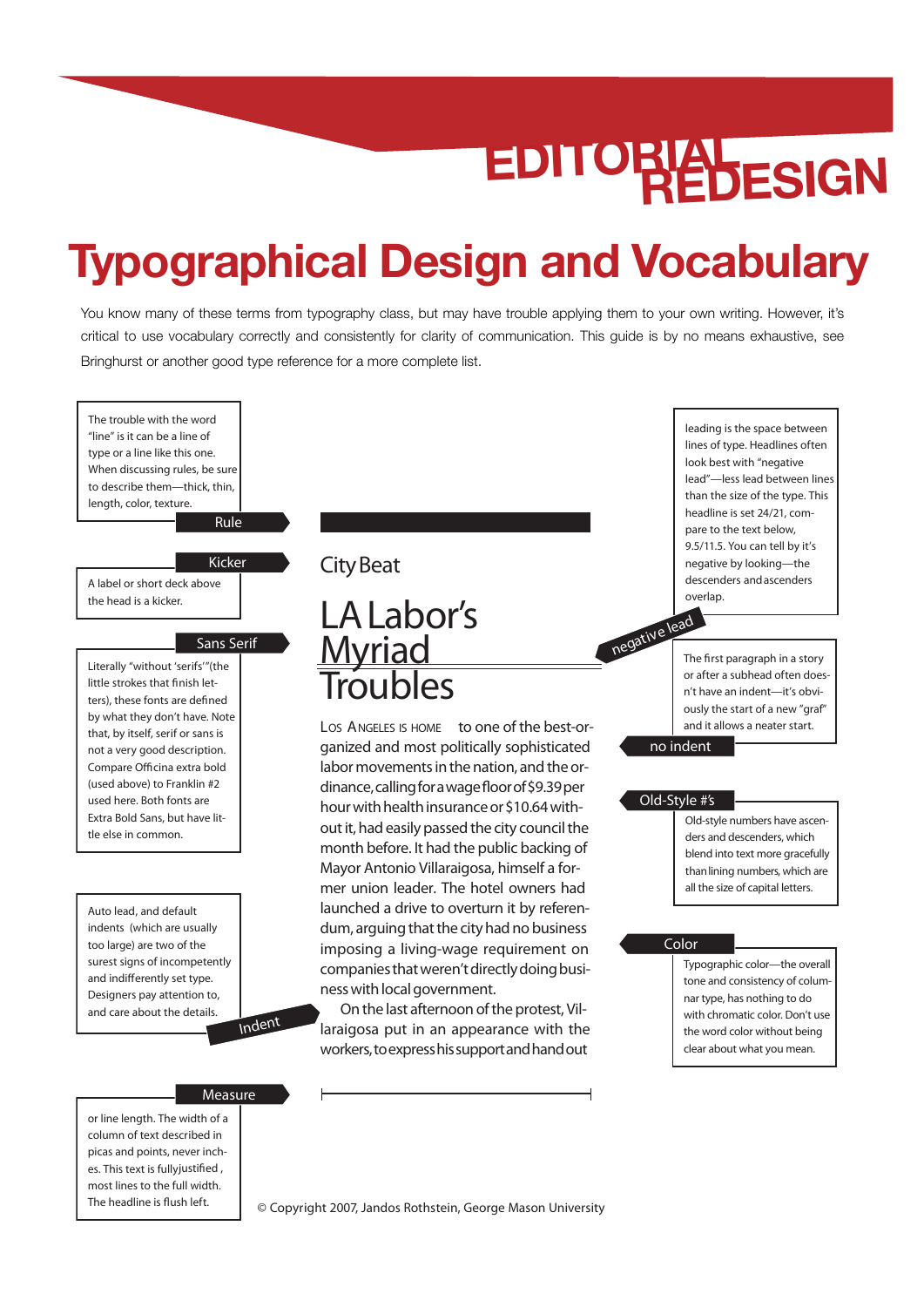#### Ascenders go to or above the ap height<br>
Ligature two<br>
stuck-together<br>
letters<br>
Serif<br>
Serif<br>
Descenders<br>
go below the<br>
proportion LOS ANGELES IS HOME tooneofthebestorganized and most political cated labor movements in the nation, and the ordina **Ligature** two stuck-together letters **Serif Serif Caps and small caps** Articles often start with a small flourish like this. **Leading** is the space between lines of text. This type and the grayed text have the same lead even though the size of the fonts are different. Generous lead can go a long way to making a page **Descenders** go below the **baseline x-Heights** can vary. different fonts are differently proportioned. **Ascenders** go to or above the**cap height** Old Style (looks hand-drawn, bradketed serif) Transitional (precise, bracketed serif) Modern (fine strokes, unbracketed serif) Slab (serifs asthick as body weight) **––––––––––– SERIFS BY TYPE –––––––––––**

open and inviting. Tight leading

feels newsy and serious.